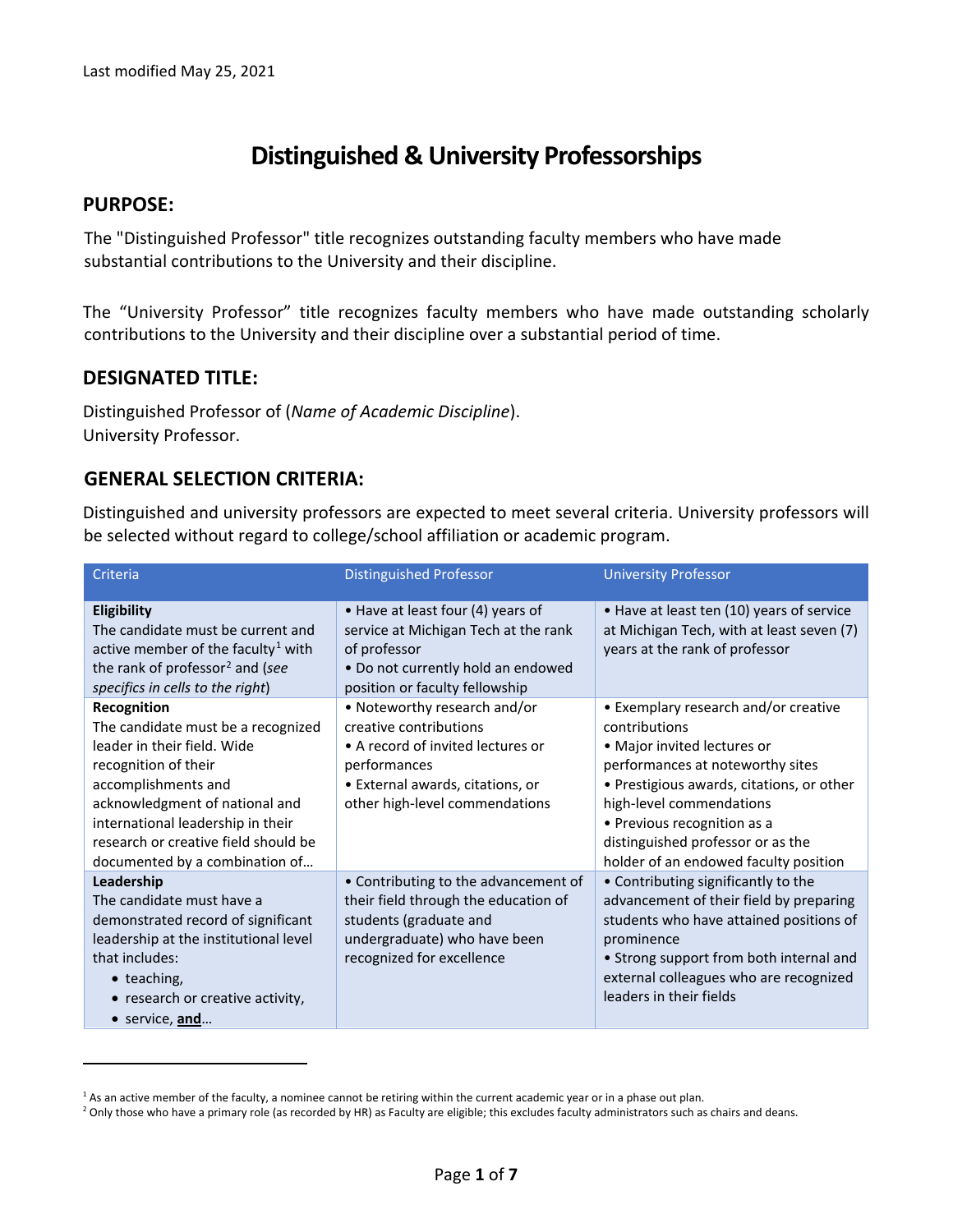# **Process Overview:**

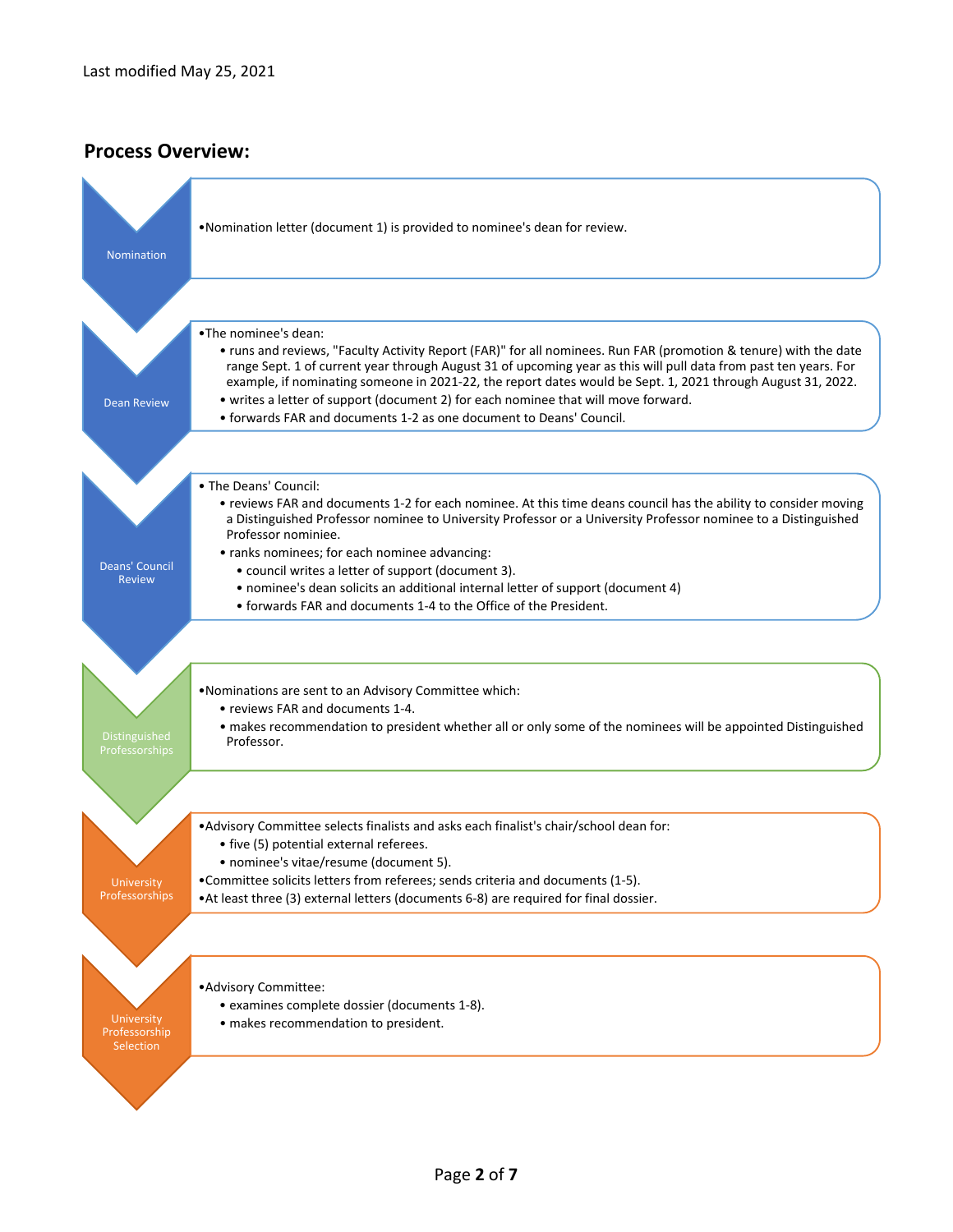## **INITIAL REVIEW PROCEDURES:**

#### Initial Nomination

- Faculty members, departments, programs, or schools are eligible to nominate candidates.
	- o Previous nominees can be nominated again the following year. New materials are not required. Resubmitted nominees would be counted towards the nomination limit (see below).
	- $\circ$  At least two years should have passed before nominating someone who has served in an administrative role.
- Faculty may self-nominate.
- Deans are not eligible to make nominations.
	- $\circ$  Deans will be asked to supply materials for each candidate whose nomination will be advanced out of a college or school for further consideration.

#### Internal Letters (For Nominee Dossier)

• Each letter should explicitly address the nominee's qualifications in the areas outlined under General Selection Criteria (above).

#### Confidentiality

To avoid disappointment or embarrassment among nominees who are not selected for this honor, it is suggested that nominees not be informed that they are being considered. Individuals writing letters should be asked to keep the nomination confidential.

#### Review

At each stage of review, only applications that include all expected materials should be moved on. Incomplete applications will be disqualified.

#### Nomination Limits

When submitting nominees to the deans council for consideration, the following limits are in place:

#### Distinguished Professorships

Deans may submit one nomination for every twenty‐five (25) faculty members (or fraction thereof) in tenured or tenure‐track appointments in their college or school.

#### University Professorships

Deans may submit one nomination for every fifty (50) faculty members (or fraction thereof) in tenured or tenure‐track appointments in their college or school.

## **SELECTION PROCEDURES:**

#### Advisory Committee

Nominations sent to the Office of the President will be reviewed by an Advisory Committee that will consist of five (5) professors selected by the president. The membership of the Advisory Committee will be broadly representative of the range of scholarly fields represented at Michigan Tech. Each member's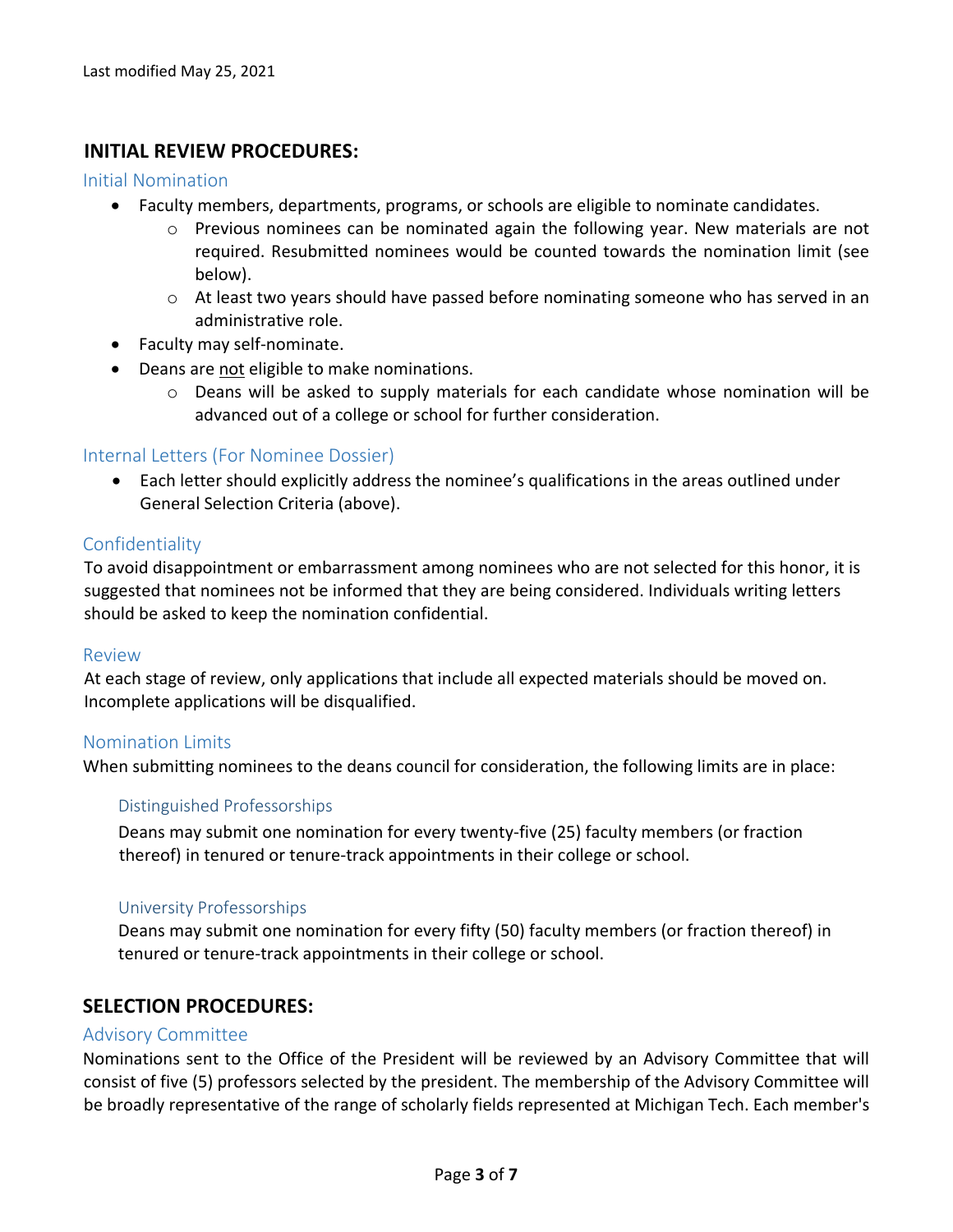term will be three (3) years; members may be appointed to continue serving for a maximum of one (1) additional consecutive term.

The committee may rank, or otherwise prioritize, nominations; consideration should be given to the number of active professorships compared to the university limits (outlined below).

# Distinguished Professorships

The Advisory Committee will review the documents provided for each nominated candidate. Individuals whose records most exemplify the high standards set in the selection criteria may be recommended to the president for recognition as distinguished professors. The committee may, at its discretion, make a recommendation to the president that one or more individuals be recognized as distinguished professors.

## University Professorships

The Advisory Committee will review the documents provided for each nominated candidate. Individuals whose records most exemplify the high standards set in the selection criteria will be considered as finalists.

#### External Referees

Potential external referees will be identified by the finalist nominee's chair or school dean. Referees should be recognized senior leaders in the nominee's area of expertise and are expected to hold the title of full professor or an industry equivalent.

External letter writers will be supplied with the selection criteria and asked to address the criteria in their letter. To avoid disappointment or embarrassment among nominees who are not selected, individuals writing letters should be asked to keep the nomination confidential.

#### Selection

After reviewing external letters in conjunction with other components of the dossier, the committee may, at its discretion, make a recommendation to the president that one or more individuals be recognized as university professors.

# **UNIVERSITY LIMITS:**

## Distinguished Professorships

In no case should the number of active distinguished professors in a college or school exceed ten percent (10%) of the number of tenured and tenure-track faculty in that college or school. Colleges and schools will refrain from making nominations whenever the allotted percentage would be exceeded if an additional distinguished professor were to be named.

## University Professorships

In no case should the number of active university professorships exceed two percent (2%) of the total number of tenured and tenure-track faculty at Michigan Tech.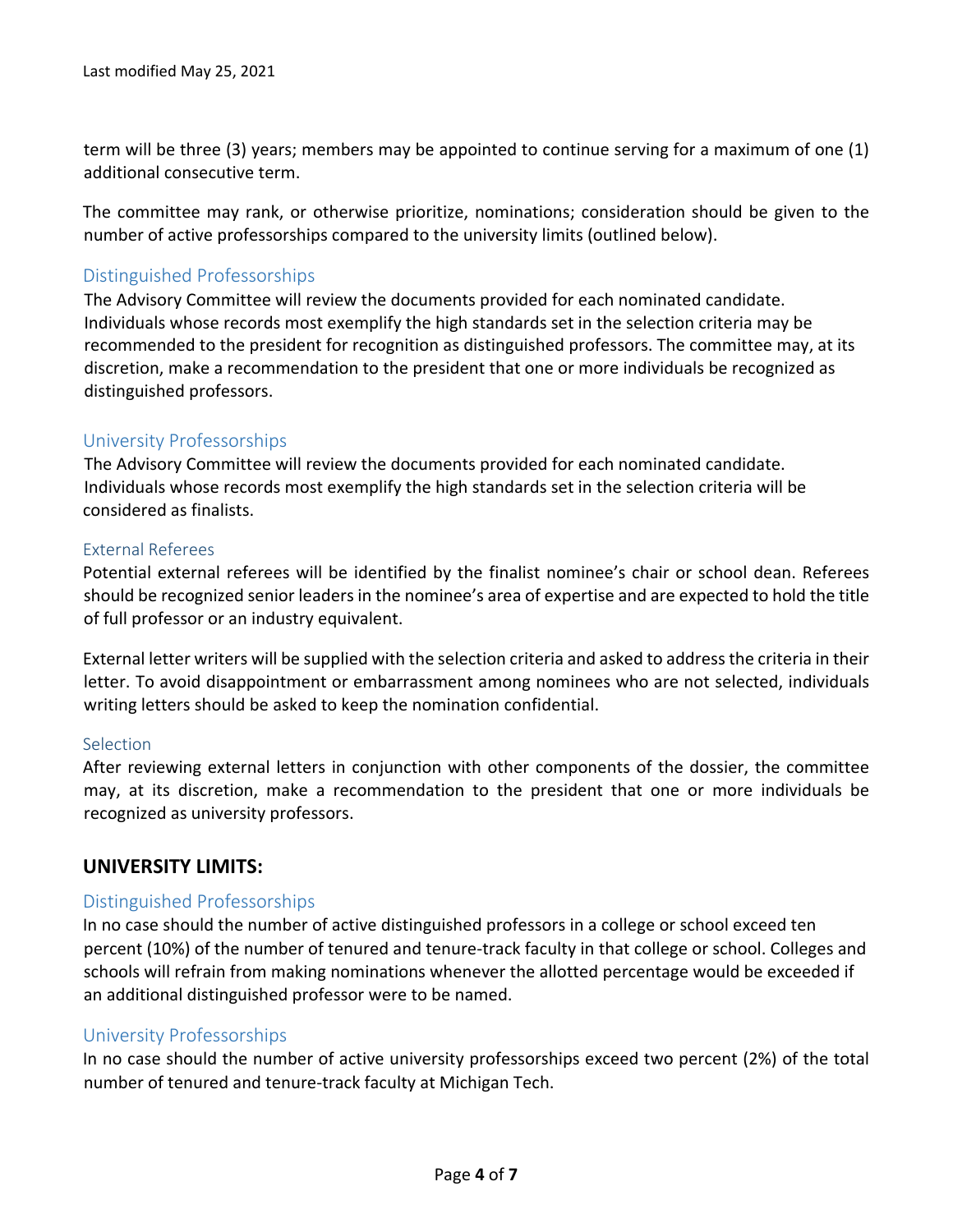# Determination of Availability

Each July, the number of available slots will be calculated by the Office of the Provost and Sr. Vice President for Academic Affairs by subtracting the number of active distinguished and university professors from the caps. If one or more titles are available to award, the President may, at their discretion, request that the provost initiate a process to seek nominations for new distinguished and/or university professors.

# **PROCESS TIMELINE:**

The selection process will follow the general timeline below:



Exceptions to this timeline may be granted by the Provost and Sr. Vice President of Academic Affairs.

# **AWARD DETAILS:**

# REMUNERATION:

Financial benefits and gifts outlined in this section are to be reviewed every two years and may be modified by the president as needed.

Awardees will be recognized by the provost and president in a public venue and will receive a gift commemorating their achievement.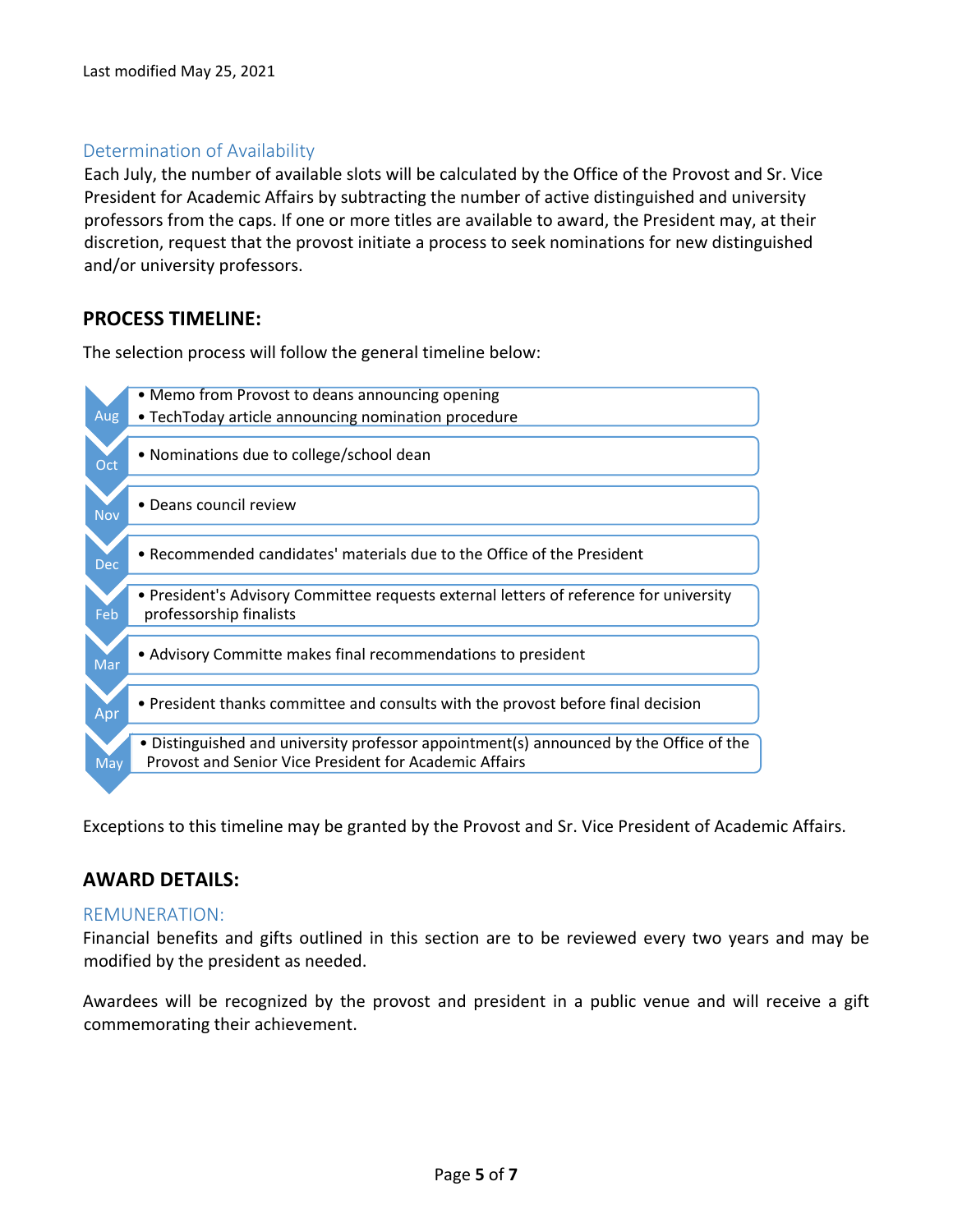## Distinguished Professorships

This honorary title will not be accompanied by additional remuneration from the Office of the Provost and Sr. Vice President for Academic Affairs. Deans are encouraged to consider recognizing this honor through a transfer to the faculty member's discretionary account that may be used on an unrestricted basis to support the distinguished professor's research and/or creative work.

Faculty may not simultaneously hold an endowed position or a faculty fellowship and a distinguished professorship.

#### University Professorships

In most cases, this honorary title will carry financial benefits. It is recommended that a university professor:

- Have their salary supplemented by the university professor's college or school dean in the amount of \$5,000 annually, as a series of one-time salary supplements, for the period the person remains in the position.
- Receive funding in the amount of at least \$10,000 annually from the Office of the Provost and Sr. Vice President for Academic Affairs that may be used on an unrestricted basis to support the university professor's research and/or creative work.

Faculty who simultaneously hold an endowed position and a university professorship will be eligible to receive the financial benefits of either the endowed position or the university professorship, but may not receive the financial benefits of both simultaneously.

## EXPECTATIONS:

Named distinguished or university professors shall give a seminar within their first year after appointment (or renewal, see Duration section below) to showcase their current research or creative activities. Talks should utilize an existing campus-wide platform, such as the Research Forum or Tech Talks.

## DURATION:

Appointments are for a period of five (5) years. Faculty holding these titles may apply for renewal of their appointment during their 5<sup>th</sup> year. Renewal is contingent on continued performance at the same level that was evidenced at the time of initial appointment. A faculty member can potentially retain the title of distinguished professor or university professor until they resign or retire from Michigan Tech, or, in the case of distinguished professor, are appointed to an endowed position or named a university professor.

Faculty who successfully renew their titles **will count** as occupying an "active" professorship for the purposes of determining university limits and calculating available slots for nominations.

## EMERITUS STATUS:

A distinguished professor who retires from Michigan Tech with emeritus status may retain the title: "Distinguished Professor, Emeritus."